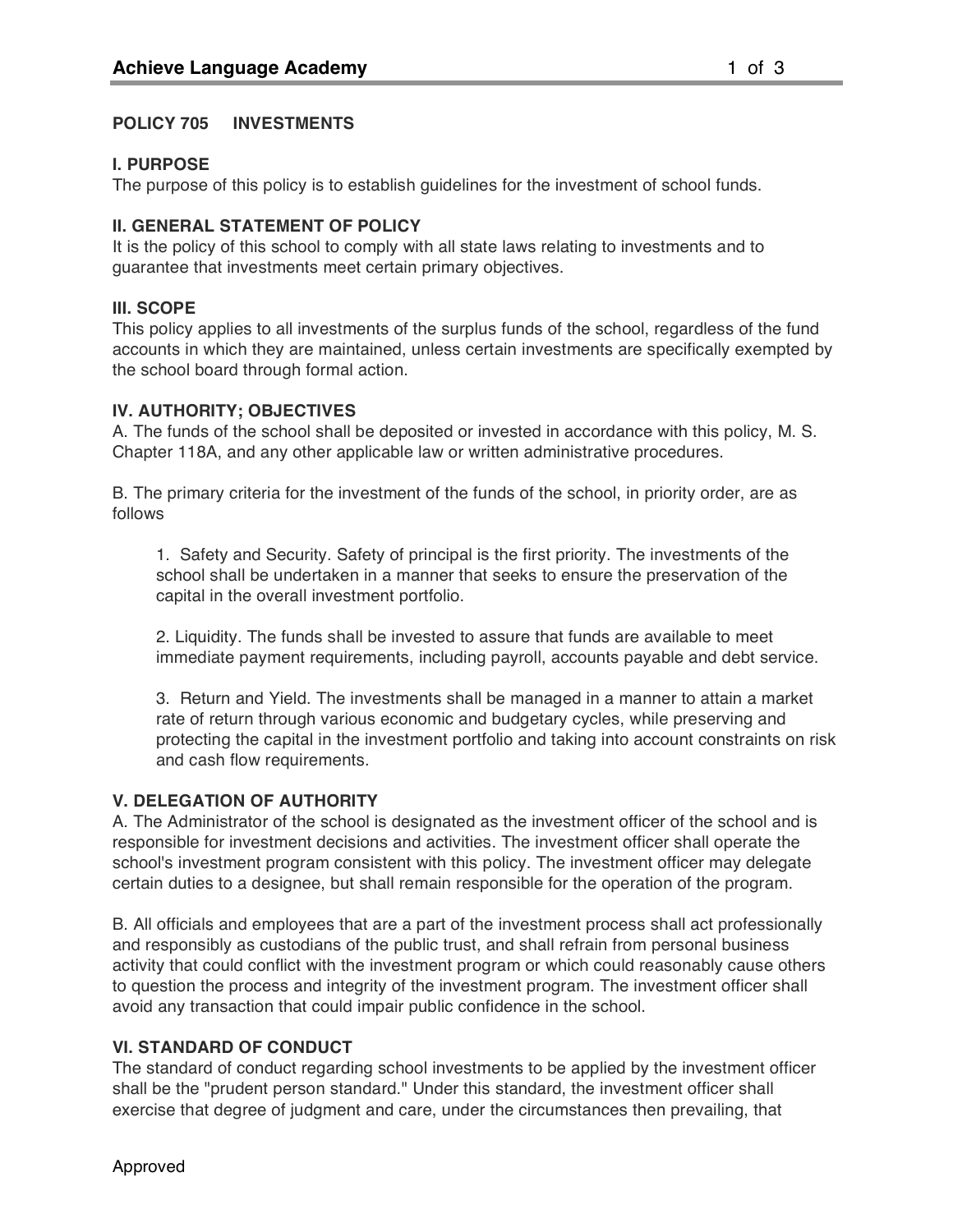persons of prudence, discretion and intelligence would exercise in the management of their own affairs, investing not for speculation and considering the probable safety of their capital as well as the probable investment return to be derived from their assets. The prudent person standard shall be applied in the context of managing the overall investment portfolio of the school. The investment officer, acting in accordance with this policy and exercising due diligence, judgment and care commensurate with the risk, shall not be held personally responsible for a specific security's performance or for market price changes. Deviations from expectations shall be reported in a timely manner and appropriate actions shall be taken to control adverse developments.

## **VII. MONITORING AND ADJUSTING INVESTMENTS**

The investment officer shall routinely monitor existing investments and the contents of the school's investment portfolio, the available markets, and the relative value of competing investment instruments.

## **VIII. INTERNAL CONTROLS**

The investment officer shall establish a system of internal controls that shall be annually reviewed for compliance by the school's independent auditors. The internal controls shall be designed to prevent and control losses of public funds due to fraud, error, misrepresentation, unanticipated market changes, or imprudent actions by officers, employees or others. Internal controls may include, but shall not be limited to, provisions relating to control of collusion, separation of functions, separation of transaction authority from accounting and record keeping, custodial safekeeping, avoidance of bearer form securities, clear delegation of authority to applicable staff members, limitations regarding securities losses and remedial action, written confirmation of telephone transactions, supervisory control of employee actions, minimizing the number of authorized investment officials, and documentation of transactions and strategies.

# **IX. PERMISSIBLE INVESTMENT INSTRUMENTS**

School investments shall be made and held for safekeeping in accordance with M.S. Chapter 118A, as it may be amended from time to time, or any other law governing the investment of school funds.

### **X. QUALIFIED INSTITUTIONS AND BROKER-DEALERS**

A. The school shall maintain a list of the financial institutions that are approved for investment purposes.

B. Prior to completing an initial transaction with a broker, the school shall provide to the broker a written statement of investment restrictions which shall include a provision that all future investments are to be made in accordance with Minnesota Statutes governing the investment of public funds. The broker must annually acknowledge receipt of the statement of investment restrictions and agree to handle the school's account in accordance with these restrictions. The school may not enter into a transaction with a broker until the broker has provided this annual written agreement to the school. The notification form to be used shall be that prepared by the State Auditor. A copy of this investment policy, including any amendments thereto, shall be provided to each such broker.

# **XI. DEPOSITORIES**

The school board shall annually designate one or more official depositories for school funds. The treasurer or the chief financial officer of the school may also exercise the power of the